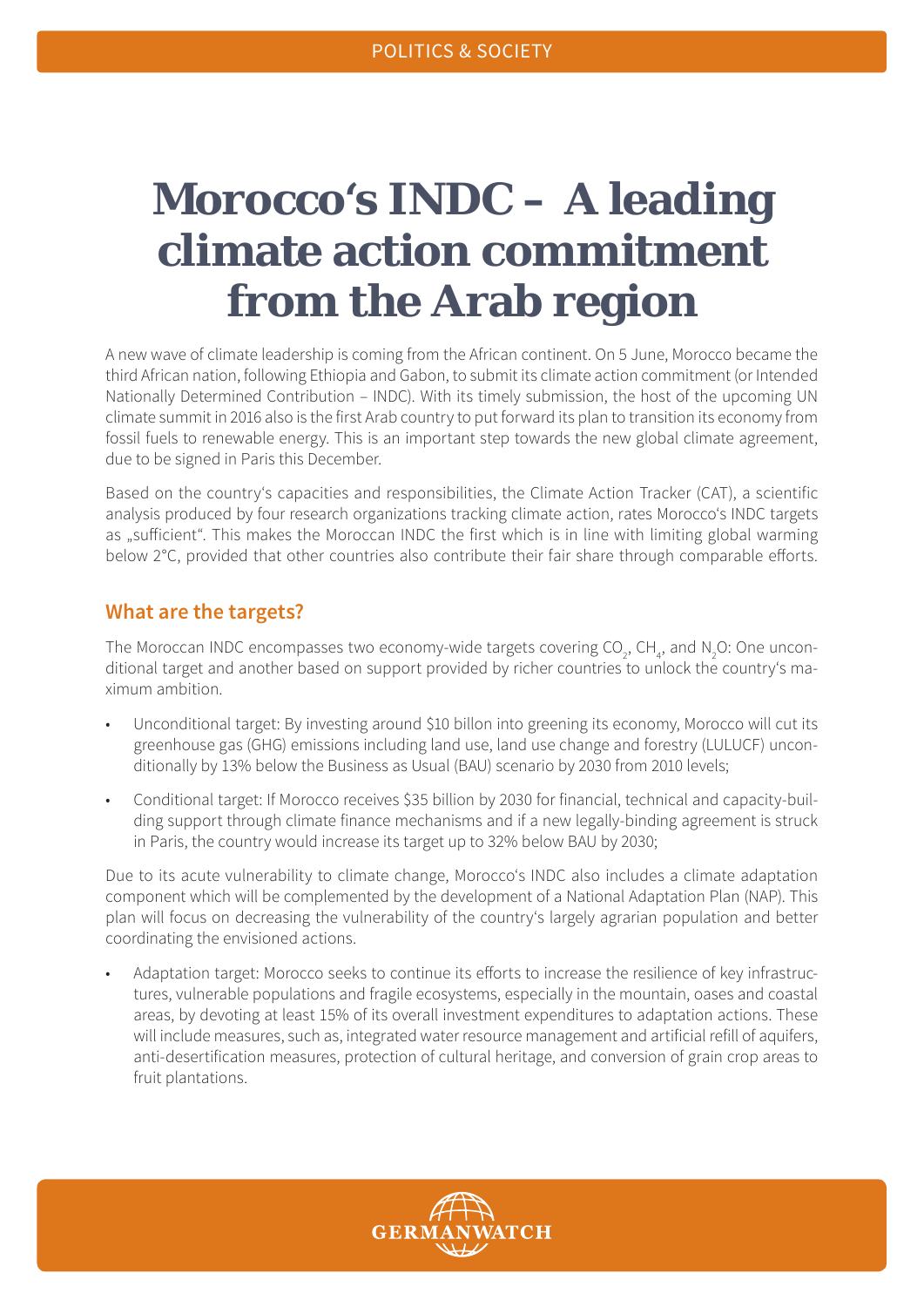#### **How ambitious and fair is the Moroccan INDC?**

Morocco is responsible for less than 0.2% of global GHG emissions. Its annual per capita emissions – 3 tons – are four times lower than the average industrialized country. Despite the country's small impact on global emission levels, Morocco's progress in climate policy planning and institution building over recent years has been commendable. It has built the policy and institutional framework to match its goals towards a climate-compatible and low-carbon development pathway. As a result of these political efforts, Morocco already is the biggest recipient of international climate funds, as confirmed by the Overseas Development Institute (ODI). Furthermore, the 2015 Climate Performance Index published by Germanwatch and Climate Action Network Europe currently ranks Morocco among the top ten countries globally and first among African and developing countries based on its climate and energy policies.

Being the first Arab country to submit its INDC, Morocco continues to demonstrate its political willingness and responsibility to fight climate change by promoting an ambitious outcome at the 21st Conference of Parties (COP 21) in Paris, both as a regional climate policy leader and as the host of the COP 22 in 2016. The kingdom's suggested mitigation and adaptation actions to achieve the INDC targets are coherent with national policies and a clear follow-up of its previous efforts. They demonstrate that in developing countries, the right policies can help eradicate poverty and fight climate change at the same time.

Driven by an increased energy demand Morocco has seen a steep increase in its emissions in recent years. Total greenhouse gas pollution almost doubled in the last decade and 94 million tons (MT) of GHG were emitted in 2010. If this current trend continued emissions could rise another 80% to 171 MT by 2030 under the projected BAU scenario.

However, the unconditionally pledged 13% GHG reduction would lead to an increase by "only" 129 MT in 2025 and 148 MT by 2030. This equals a cumulative GHG mitigation of 142 MT compared to BAU. Provided the conditions for the 32% target would be met, the emissions would increase even more slowly reaching 104 MT in 2025 and 117 MT by 2030 (four times its 1990 levels). Thereby, the country would shift to significantly lower emission levels and save 401 MT GHG over the BAU period 2010–2030.



Figure: How ambitious is Morocco's INDC?

(Climate Action Tracker, 2015, http://climateactiontracker.org/countries/morocco.html).

For a developing country whose future focus will be on adaptation due to its high climate vulnerability, setting formal targets for curbing its emission trend downwards by 13% or 32% respectively already means a significant strengthening of ambition. However, the kingdom has gone further. According to the CAT, "Morocco is doing its fair share of global efforts to hold warming below  $2^{\circ}C^{\circ}$  because it ranks at the more ambitious end of its fair contribution (see figure). Against this background, Morocco's INDC must be regarded a positive step that other countries should emulate.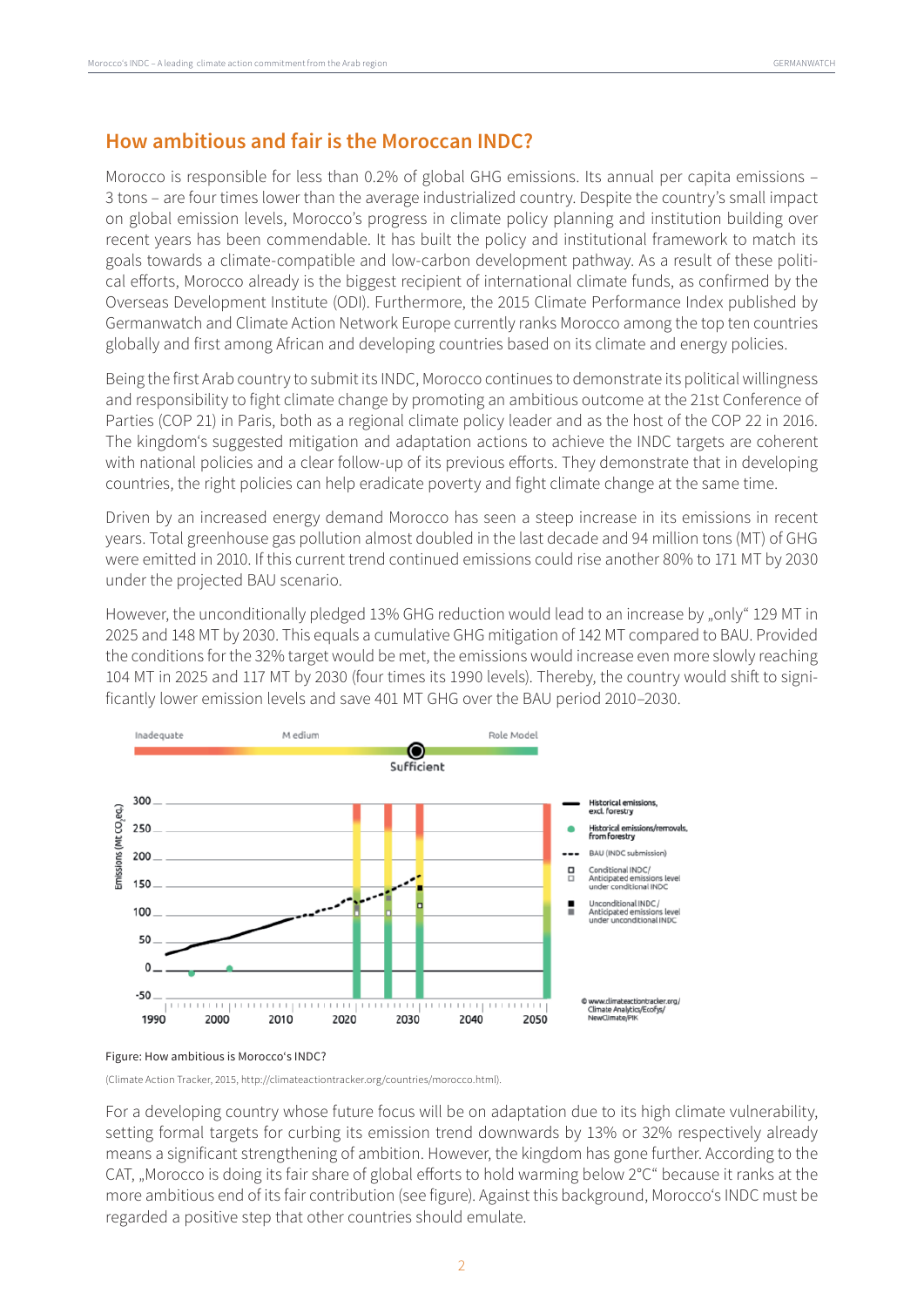### **What are the actions?**

Morocco's INDC features economy-wide emission reduction targets and timeframes. In order to achieve the targets set in the INDC, the country has indicated which additional mitigation actions it will implement. The unconditional target is based on the implementation of 10 actions, while the conditional target assumes 54 actions across the country's main economic sectors over the period 2010–2030.

- Energy (50%): Energy production and demand (i.e., households, transport, industry services);
- Agriculture (26%): Fermentation, cropping systems;
- Waste (18%): Solid waste and waste water management;
- Land use and forestry (5%): Afforestation, horticulture, forest fires;
- Industrial processes (1%): Cement industry, steel and metal manufacturing;

Particularly remarkable is the special focus on the energy sector, in which the country aims to achieve the greatest share of its emission reductions for both targets, namely through a) the extension of the national solar and wind programs in order to increase the installed capacity significantly to more than 50% by 2025, b) reducing energy consumption in buildings, transport and industry by 15% by 2030, and c) phasing out of fossil fuel subsidies.

All these actions are rooted in national priorities and policies making them part of a coherent sustainable development strategy. The most prominent policies are: the National Strategy for Sustainable Development (NSSD), the National Strategy to Combat Global Warming (NSGW), the Green Morocco Plan (GMP), the Green Investment Plan (GIP) and the Moroccan Solar Plan (MSP). Detailing what can be achieved with and without international support sends a clear signal to private investors and makes access to international climate finances (i.e. GCF) more likely.

Although the constraints stipulated by climate science leave no doubt that global GHG emissions must peak by 2020 and phase out in the long term in order to limit global warming to below 2°C, Morocco's INDC indicates a shallow but steady increase of absolute emissions until 2030. Yet, this could still be considered fair as developing countries with limited responsibility and capacities should be allowed to peak their emissions later than those countries with high responsibility for causing climate change and higher capacities to act. What is remarkable, however, is that though no emission peak year has been mentioned in the Moroccan INDC, the emission trend illustrated in both targets appears to sharply decline after 2029. This suggests an emission peak and a decoupling of Morocco's GHG emissions from economic growth and an effective transition towards a green economy at the end of the INDC period.

#### **Is there room for improvement?**

Even though there are many positive aspects to be found in Morocco's INDC that make it ambitious and fair, there are also areas for concern. Morocco formulates its mitigation targets in relation to a BAU scenario rather than to a specific base year which makes them appear more ambitious. However, this raises the question how the pledge would be adjusted if the emission development would differ from the projected BAU scenario – especially considering uncertainties about future economic and demographic growth. While this approach is in line with the target setting of other developing countries (e.g., Gabon), it is significantly different than the approach taken by the EU for example. Because global temperature rise ultimately depends on cumulative emissions, Morocco should not view its submitted INDC as the final word on what could be achieved, but rather as a first concrete step to operationalize a dynamic process to avoid dangerous climate change. In this regard and as a next step forward, the host of the COP 22 should build on its efforts and consider progressively increasing it targets throughout the target period and clarify the level and year at which the country expects its emissions to peak. The planned internatio